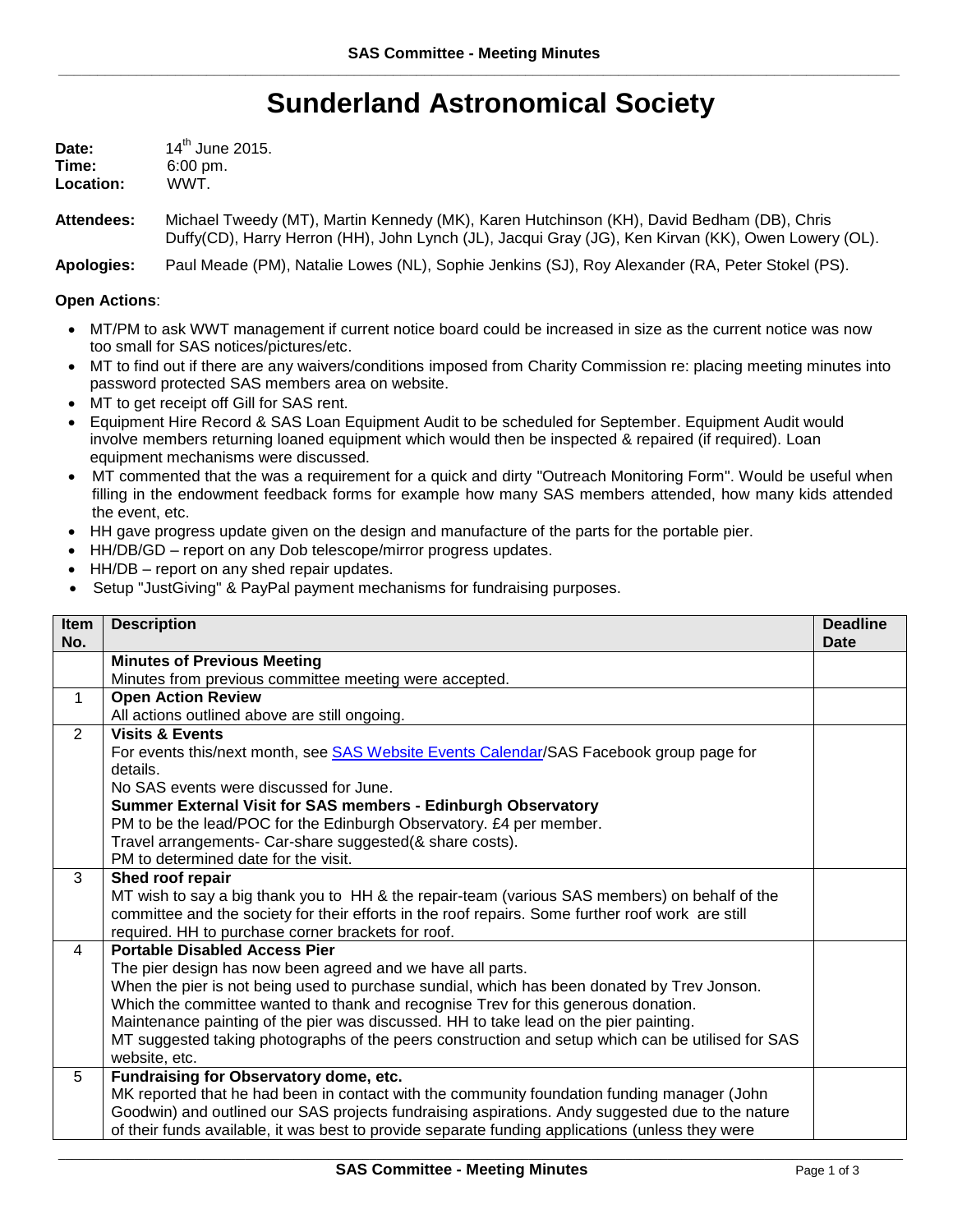| Item<br>No.    | <b>Description</b>                                                                                                                                                                                                                                                                                                                                                                                                                                                                                                                                                                                                                                                                                                                                                                                                                                                                                                                                                                       | <b>Deadline</b><br><b>Date</b> |
|----------------|------------------------------------------------------------------------------------------------------------------------------------------------------------------------------------------------------------------------------------------------------------------------------------------------------------------------------------------------------------------------------------------------------------------------------------------------------------------------------------------------------------------------------------------------------------------------------------------------------------------------------------------------------------------------------------------------------------------------------------------------------------------------------------------------------------------------------------------------------------------------------------------------------------------------------------------------------------------------------------------|--------------------------------|
|                | closely linked), that could be more easily mapped to their funding streams. Also, the community<br>foundation expected a certain amount of fundraising commitment from SAS in order to increase the<br>successfulness of the funding application.                                                                                                                                                                                                                                                                                                                                                                                                                                                                                                                                                                                                                                                                                                                                        |                                |
|                | MT suggested keeping funds in reserve 1 year rent + required insurances.<br>MK reported that Graham had accessed the Just giving Account and there was over £200 left from<br>the previous fundraising bike ride.<br>KK gave a total of SAS funds available in SAS accounts.                                                                                                                                                                                                                                                                                                                                                                                                                                                                                                                                                                                                                                                                                                             |                                |
|                | A named plack was going to be produced for the pier to advertise the company that donated the<br>materials for the portable pier.                                                                                                                                                                                                                                                                                                                                                                                                                                                                                                                                                                                                                                                                                                                                                                                                                                                        |                                |
|                | HH had been in contact with Gary Hunter in order to get any point of contact for Spinal Injuries Unit,<br>and possibly disabled societies in order to utilise organisations to utilise the pier.<br>CD suggested a number of organisations do have celebrities w.r.t. opening of the pier. To be done in<br>new season.                                                                                                                                                                                                                                                                                                                                                                                                                                                                                                                                                                                                                                                                  |                                |
|                | MT/KK suggested to wait until the new season in order to assess possible future of fundraising<br>subcommittee. Decisions to be made in new season.<br>However, the fundraising applications would go ahead regardless. MT commented if subcommittee<br>did not get off the ground then fundraising would be taken on board by the committee until the new<br>season                                                                                                                                                                                                                                                                                                                                                                                                                                                                                                                                                                                                                     |                                |
|                | MT commented that intending to set or a PayPal and JustGiving payment mechanism for our<br>Facebook group page and SAS website.                                                                                                                                                                                                                                                                                                                                                                                                                                                                                                                                                                                                                                                                                                                                                                                                                                                          |                                |
|                | MT outlined some of the quotes for the new observatory dome, and down-selected dome<br>manufacturer.<br>Ingress Penetration (IP) Rating(s) (i.e. waterproof ratings) for the observatory dome were queried.<br>HH enquire if the dome manufacturers provided it.                                                                                                                                                                                                                                                                                                                                                                                                                                                                                                                                                                                                                                                                                                                         |                                |
|                | HH outlined possible access issues regarding the delivery of the dome (as the dome is delivered in<br>one piece.                                                                                                                                                                                                                                                                                                                                                                                                                                                                                                                                                                                                                                                                                                                                                                                                                                                                         |                                |
|                | KK suggested that we need to consult WWT management in order to give them a heads up on any<br>possible any possible transport (on-site) and unloading issues w.r.t. dome.                                                                                                                                                                                                                                                                                                                                                                                                                                                                                                                                                                                                                                                                                                                                                                                                               |                                |
|                | Kielder style astro event for 20 to 30 people that was run professionally and charged accordingly,<br>would be planned for the next season.                                                                                                                                                                                                                                                                                                                                                                                                                                                                                                                                                                                                                                                                                                                                                                                                                                              |                                |
|                | MT commented meeting with Claire Packzko (professional fundraiser) & SAS (MT, PM. OL, MK, HH)<br>on Friday 15th May and provided some useful ideas & pointers.                                                                                                                                                                                                                                                                                                                                                                                                                                                                                                                                                                                                                                                                                                                                                                                                                           |                                |
| 6              | <b>Astrophotography Competition 17th May 2015</b><br>MT commented that the standard of entry seating getting better each year.<br>All seemed to go smoothly and obtain digital images form Winners and runners -up.<br>The possibilities of an annual calendar were discussed, however there was some queries regarding<br>how cost-effective the calendar w.r.t. time & effort required.<br>JL commented that his wife may have a possible printer for the calendar. JL to investigate.<br>It was also discussed that a certain amount of lead-time would be required in order to produce and<br>print calendars.<br>MT suggested at some stage in the new season that a shop would be required to sell SAS<br>merchandise on website (e.g. calendars, key rings, T-shirts, Battenberg cake, specific astro events,<br>etc). This discussions commenced regarding possible suppliers and their costs.<br>If anyone wanted to make enquiries and the decision be made in the new season. |                                |
| $\overline{7}$ | <b>Fundraising Bike Ride 9th August 2015</b><br>Same route & times as last year. From our dark sky site to the Cygnus Observatory via country lanes<br>and the C2C route.                                                                                                                                                                                                                                                                                                                                                                                                                                                                                                                                                                                                                                                                                                                                                                                                                |                                |

\_\_\_\_\_\_\_\_\_\_\_\_\_\_\_\_\_\_\_\_\_\_\_\_\_\_\_\_\_\_\_\_\_\_\_\_\_\_\_\_\_\_\_\_\_\_\_\_\_\_\_\_\_\_\_\_\_\_\_\_\_\_\_\_\_\_\_\_\_\_\_\_\_\_\_\_\_\_\_\_\_\_\_\_\_\_\_\_\_\_\_\_\_\_\_\_\_\_\_\_\_\_\_\_\_\_\_\_\_\_\_\_\_\_\_\_\_\_\_\_\_\_